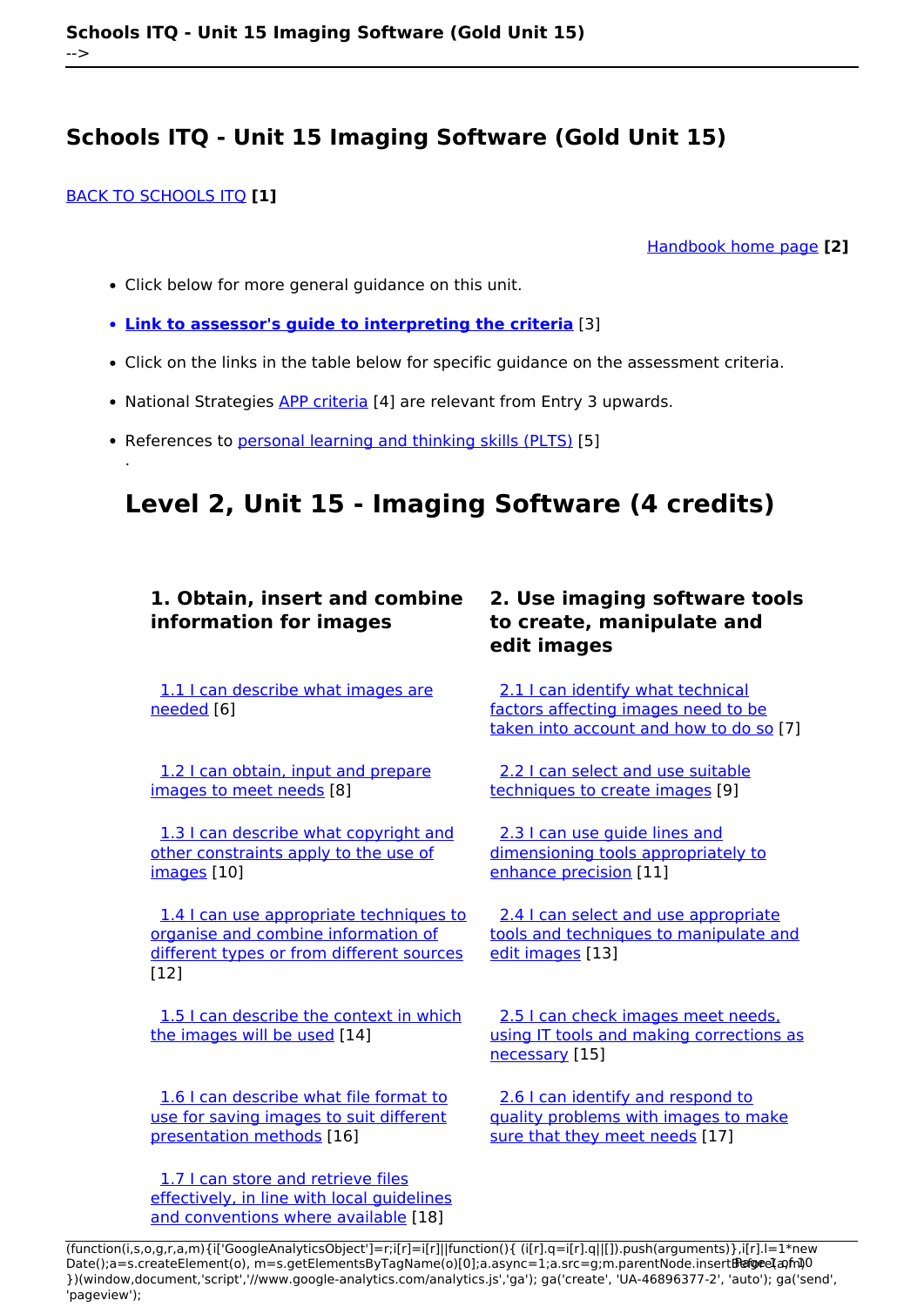# **Links to ITQ units**

| <b>Entry Level</b>                                                                                          | Level 1                                                                                   | Level 2                                                                                   | Level 3                                                                                   |
|-------------------------------------------------------------------------------------------------------------|-------------------------------------------------------------------------------------------|-------------------------------------------------------------------------------------------|-------------------------------------------------------------------------------------------|
| <b>Entry Level 1.</b><br>Unit 1 - Improving<br><b>Productivity Using</b><br><b>IT (1 credit)</b> [20]       | Level 1, Unit 1 -<br>Improving<br><b>Productivity Using</b><br><b>IT (3 credits)</b> [21] | Level 2, Unit 1 -<br>Improving<br><b>Productivity Using</b><br><b>IT (4 credits)</b> [22] | Level 3. Unit 1 -<br>Improving<br><b>Productivity Using</b><br><b>IT (5 credits)</b> [23] |
| <b>Entry Level 2.</b><br>Unit 1 - Improving<br><b>Productivity Using</b><br><b>IT (2 credits)</b> [24]      | <b>Level 1, Unit 2 -</b><br><b>Website Software</b><br>(3 credits) [25]                   | <b>Level 2, Unit 2 -</b><br><b>Website Software</b><br>(4 credits) [26]                   | Level 3, Unit 2 -<br><b>Website Software</b><br>(5 credits) [27]                          |
| <b>Entry Level 2.</b><br>Unit 2 - Using ICT<br>to Select and<br>Exchange<br>Information (2<br>credits) [28] | Level 1, Unit 3 -<br>Using<br>Collaborative<br>Technologies (3<br>credits) [29]           | Level 2, Unit 3 -<br>Using<br>Collaborative<br>Technologies (4<br>credits) [30]           | Level 3, Unit 3 -<br>Using<br>Collaborative<br>Technologies (6<br>credits) [31]           |
| <b>Entry Level 2.</b><br>Unit 3 - Online<br><b>Basics (2 credits)</b><br>[32]                               | <b>Level 1. Unit 4 -</b><br><b>IT Security for</b><br>Users (1 credit)<br>[33]            | Level 2, Unit 4 -<br><b>IT Security for</b><br>Users (2 credits)<br>[34]                  | Level 3, Unit 4 -<br><b>IT Security for</b><br>Users (3 credits)<br>$[35]$                |
| <b>Entry Level 2.</b><br>Unit 4 -Desktop<br>Publishing<br>Software (2<br>credits) [36]                      | Level 1, Unit 5 -<br>Spreadsheet<br>Software (3<br>credits) [37]                          | Level 2, Unit 5 -<br>Spreadsheet<br>Software (4<br>credits) [38]                          | Level 3, Unit 5 -<br>Spreadsheet<br>Software (6<br>credits) [39]                          |
| Entry Level 2.<br>Unit 5 - Using ICT:<br><b>Safe Working</b><br>Practices (1<br>credit) [40]                | Level 1. Unit 6 -<br><b>Specialist</b><br>Software (2<br>credits) [41]                    | Level 2, Unit 6 -<br><b>Specialist</b><br>software (3<br>credits) [42]                    | Level 3. Unit 6 -<br><b>Specialist</b><br>Software (4<br>credits) [43]                    |
| <b>Entry Level 2.</b><br>Unit 6 - Using ICT<br>in the Workplace<br>(3 credits) [44]                         | Level 1, Unit 7 -<br><b>Word Processing</b><br>(3 credits) [45]                           | Level 2, Unit 7 -<br><b>Word processing</b><br>(4 credits) [46]                           | Level 3, Unit 7 -<br><b>Word Processing</b><br>Software (6<br>credits) [47]               |
| <b>Entry Level 2.</b><br>Unit 7 - Imaging<br>software (2<br>credits) [48]                                   | Level 1, Unit 8 -<br>Using the Internet<br>(3 credits) [49]                               | <b>Level 2, Unit 8 -</b><br>Using the internet<br>(4 credits) [50]                        | Level 3, Unit 8 -<br><b>Using the Internet</b><br>(5 credits) [51]                        |
| <b>Entry Level 2.</b><br>Unit 8 - Using ICT<br>Equipment in a<br><b>Work Place (2)</b>                      | Level 1, Unit 9 -<br><b>Drawing and</b><br>planning (2<br>credits) [53]                   | <b>Level 2, Unit 9 -</b><br><b>Drawing and</b><br>planning (3<br>credits) [54]            | Level 3, Unit 9 -<br>Drawing and<br><b>Planning Software</b><br>(4 credits) [55]          |

[\(function\(i,s,o,g,r,a,m\){i\['GoogleAnalyticsObject'\]=r;i\[r\]=i\[r\]||function\(\){ \(i\[r\].q=i\[r\].q||\[\]\).push\(arguments\)},i\[r\].l=1\\*new](https://theingots.org/community/siel2u8) Date();a=s.createElement(o), m=s.getElementsByTagName(o)[0];a.async=1;a.src=g;m.parentNode.insert**Bෂ@e**ද?aກກ [}\)\(window,document,'script','//www.google-analytics.com/analytics.js','ga'\); ga\('create', 'UA-46896377-2', 'auto'\); ga\('send',](https://theingots.org/community/siel2u8) ['pageview'\);](https://theingots.org/community/siel2u8) **Pagee?a**nfnl0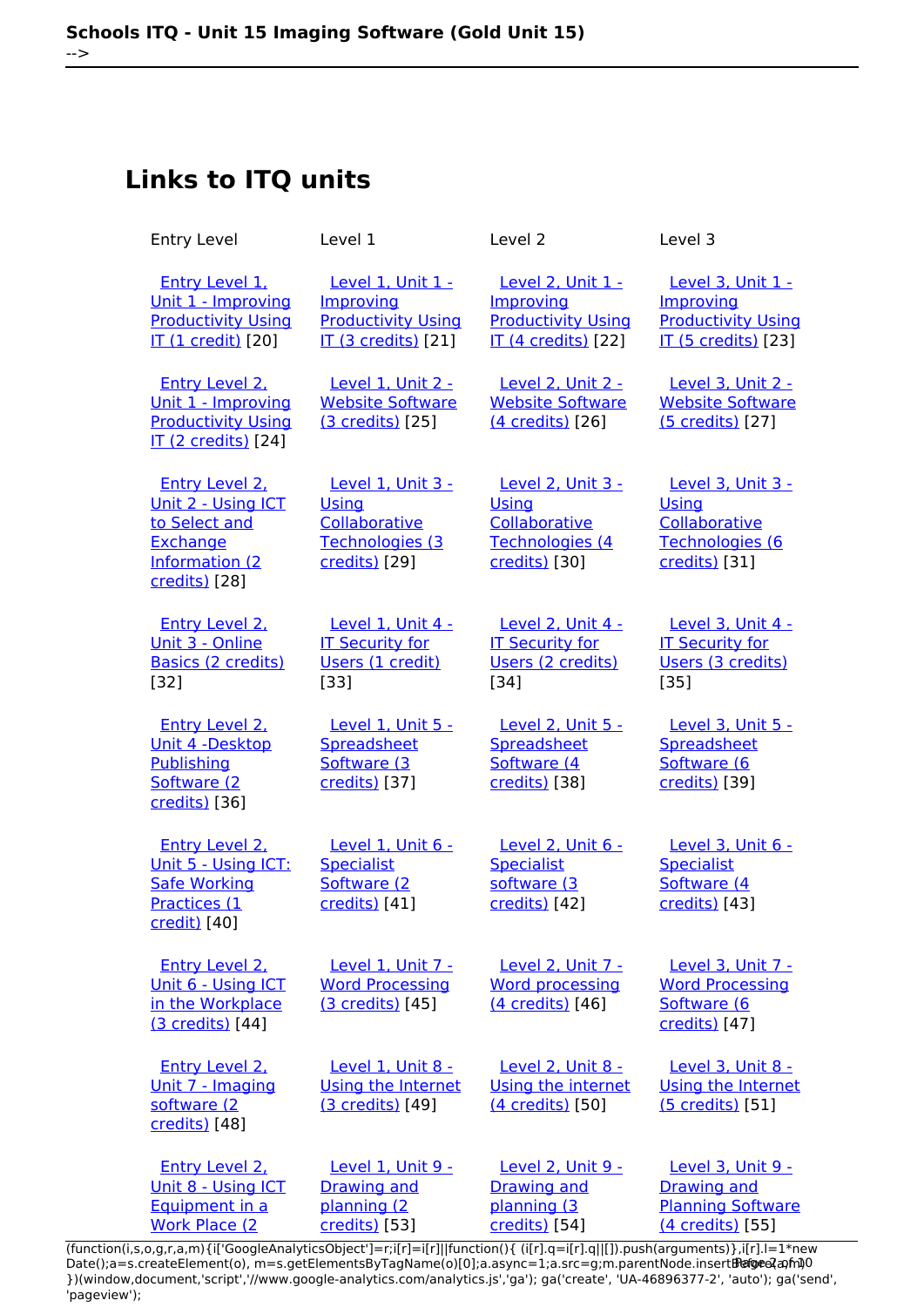| credits) [52]                                                                                                        |                                                                                           |                                                                                           |                                                                                           |
|----------------------------------------------------------------------------------------------------------------------|-------------------------------------------------------------------------------------------|-------------------------------------------------------------------------------------------|-------------------------------------------------------------------------------------------|
| Entry Level 2.<br>Unit 9 - Using<br><b>Word Processing</b><br>Software (2)<br>credits) [56]                          | Level 1, Unit 10 -<br>Presentation<br>Software (3<br>credits) [57]                        | Level 2, Unit 10 -<br>Presentation<br>software (4<br>credits) [58]                        | Level 3, Unit 10 -<br>Presentation<br>Software (6<br>credits) [59]                        |
| <b>Entry Level 2.</b><br>Unit 10 - ICT for<br>Employment (1<br>credit) [60]                                          | Level 1, Unit 11 -<br>Database<br>Software (3<br>credits) [61]                            | Level 2, Unit 11 -<br>Database software<br>(4 credits) [62]                               | Level 3, Unit 11 -<br>Database<br>Software (6<br>credits) [63]                            |
| Entry Level 2.<br>Unit 11 - Audio<br>and Video<br>Software (2)<br>credits) [64]                                      | <b>Level 1, Unit 12 -</b><br><b>Desktop</b><br>Publishing<br>Software (3<br>credits) [65] | Level 2, Unit 12 -<br><b>Desktop</b><br>Publishing<br>Software (4<br>credits) [66]        | <b>Level 3. Unit 12 -</b><br><b>Desktop</b><br>Publishing<br>Software (5<br>credits) [67] |
| <b>Entry Level 2.</b><br><b>Unit 12 -</b><br>Presentation<br>Software (2<br>credits) [68]                            | Level 1, Unit 13 -<br><b>Using Email (2)</b><br>credits) [69]                             | Level 2, Unit 13 -<br><b>Using Email (3)</b><br>credits) [70]                             | Level 3, Unit 13 -<br><b>Using Email (3)</b><br>credits) [71]                             |
| <b>Entry Level 3.</b><br>Unit 1 - Improving<br><b>Productivity Using</b><br><b>IT (3 credits)</b> [72]               | <b>Level 1, Unit 14 -</b><br><b>Audio Software (2)</b><br>credits) [73]                   | <b>Level 2, Unit 14 -</b><br><b>Audio Software (3)</b><br>credits) [74]                   | <b>Level 3, Unit 14 -</b><br><b>Audio Software (4)</b><br>credits) [75]                   |
| Entry Level 3,<br>Unit 2 - Online<br>Basics (1 credit)<br>$[76]$                                                     | Level 1, Unit 15 -<br><b>Imaging Software</b><br>(3 credits) [77]                         | Level 2. Unit 15 -<br><b>Imaging Software</b><br>(4 credits) [78]                         | Level 3. Unit 15 -<br><b>Imaging Software</b><br>(5 credits) [79]                         |
| <b>Entry Level 3.</b><br>Unit 3 - Desktop<br>Publishing<br>Software (2<br>credits) [80]                              | Level 1, Unit 16 -<br><b>IT Communication</b><br><b>Fundamentals (2)</b><br>credits) [81] | Level 2, Unit 16 -<br><b>IT Communication</b><br><b>Fundamentals (2)</b><br>credits) [82] | Level 3, Unit 17 -<br><b>Video Software (4)</b><br>credits) [83]                          |
| <b>Entry Level 3.</b><br>Unit 4 - Displaying<br><b>Information Using</b><br>ICT (3 credits) [84]                     | Level 1, Unit 17 -<br><b>Video Software (2)</b><br>credits) [85]                          | Level 2, Unit 17 -<br><b>Video Software (3)</b><br>credits) [86]                          | Level 3, Unit 23 -<br><b>Multimedia</b><br>Software (6<br>credits) [87]                   |
| <b>Entry Level 3.</b><br>Unit 5 - Using ICT<br>to Find<br><b>Information (3)</b><br>credits) [88]                    | Level 1, Unit 18 -<br><b>IT Software</b><br><b>Fundamentals (3</b><br>credits) [89]       | Level 2, Unit 18 -<br><b>IT Software</b><br>Fundamentals (3<br>credits) [90]              | Level 3, Unit 24 -<br><b>Additive</b><br>Manufacture (6<br>credits) [91]                  |
| <b>Entry Level 3.</b><br><u>Unit 6 -</u><br>Communicating<br><b>Information Using</b><br><b>ICT (3 credits)</b> [92] | Level 1, Unit 19 -<br><b>IT User</b><br><b>Fundamentals (3)</b><br>credits) [93]          | Level 2, Unit 19 -<br><b>IT User</b><br><b>Fundamentals (3)</b><br>credits) [94]          | Level 3, Unit 27 -<br><b>Design Software</b><br>(5 credits) [95]                          |

(function(i,s,o,g,r,a,m){i['GoogleAnalyticsObject']=r;i[r]=i[r]||function(){ (i[r].q=i[r].q||[]).push(arguments)},i[r].l=1\*new Date();a=s.createElement(o), m=s.getElementsByTagName(o)[0];a.async=1;a.src=g;m.parentNode.insert**Before**??aภm })(window,document,'script','//www.google-analytics.com/analytics.js','ga'); ga('create', 'UA-46896377-2', 'auto'); ga('send', 'pageview'); **Page**e}anfnl0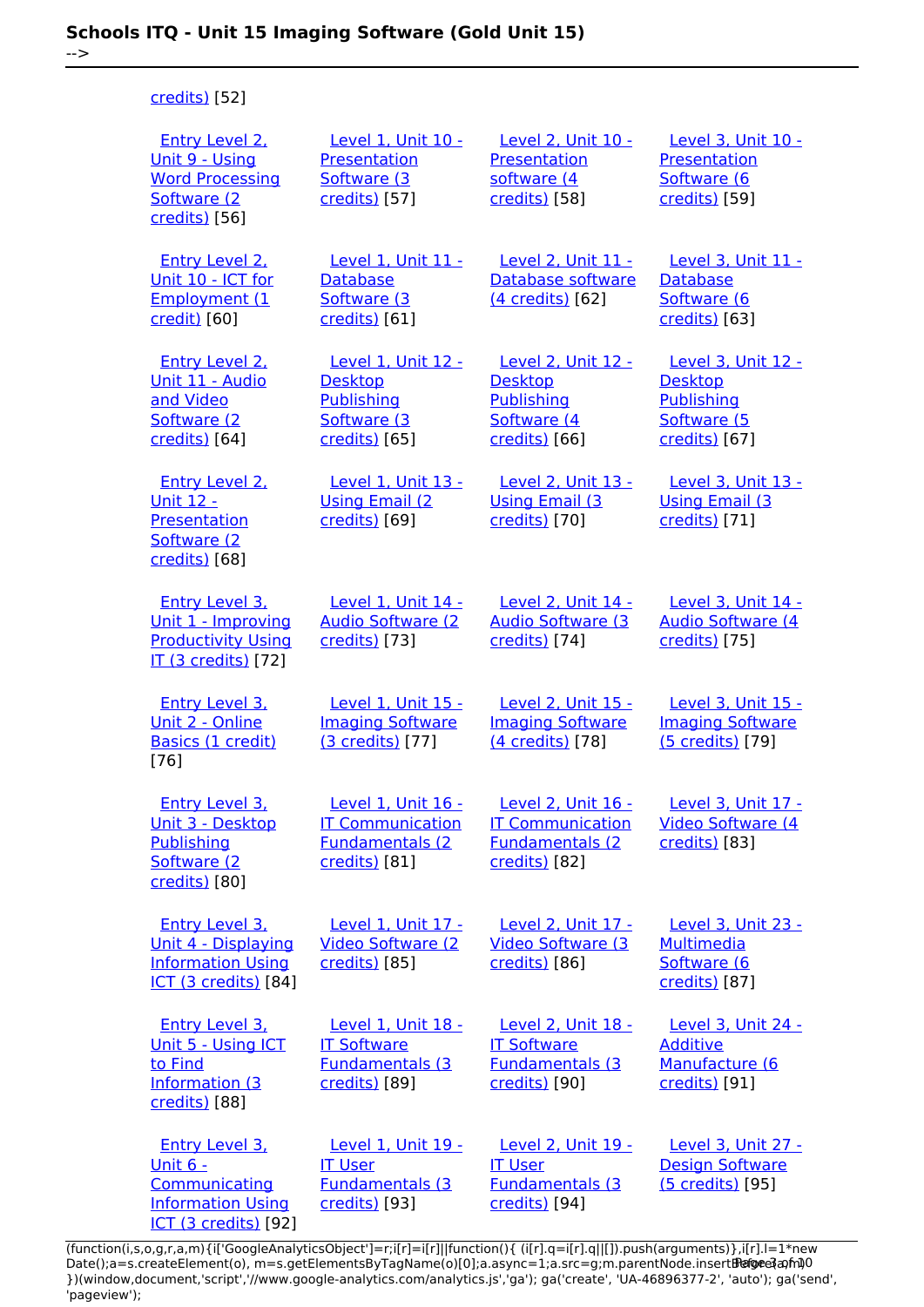-->

| <b>Entry Level 3.</b><br>Unit 7 - Producing<br><b>Charts Using ICT</b><br>(3 credits) [96]                                | <b>Level 1, Unit 20 -</b><br><b>Using Mobile IT</b><br>Devices (2 credits)<br>$[97]$                                                               | <b>Level 2, Unit 20 -</b><br><b>Using Mobile IT</b><br>Devices (2 credits)<br>[98]                                                          | Level 3, Unit 28 -<br>Optimise IT<br><b>System</b><br>Performance (5<br>credits) [99]                                                |
|---------------------------------------------------------------------------------------------------------------------------|----------------------------------------------------------------------------------------------------------------------------------------------------|---------------------------------------------------------------------------------------------------------------------------------------------|--------------------------------------------------------------------------------------------------------------------------------------|
| <b>Entry Level 3.</b><br>Unit 8 - IT Security<br>for users (1 credit)<br>$[100]$                                          | <b>Level 1, Unit 21 -</b><br><b>Data Management</b><br>Software (2<br>credits) [101]                                                               | Level 2, Unit 21 -<br>Data Management<br>Software (3<br>credits) [102]                                                                      | Level 3, Unit 29 -<br>Set Up an IT<br>System (5 credits)<br>[103]                                                                    |
| <b>Entry Level 3.</b><br><u> Unit 10 -</u><br>Presentation<br>software (2)<br>credits) [104]                              | Level 1, Unit 22-<br><b>Understanding the</b><br>social and<br>environmental<br>impact of<br>architecture and<br>construction (3<br>credits) [105] | Level 2, Unit 22<br>-Understanding<br>the social and<br>environmental<br>impact of<br>architecture and<br>construction (4<br>credits) [106] | <b>Level 3, Unit 32 -</b><br>Computerised<br><b>Accounting</b><br>Software (5<br>credits) [107]                                      |
| <b>Entry Level 3.</b><br>Unit 15 - Imaging<br>Software (2)<br>credits) [108]                                              | Level 1, Unit 23 -<br><b>Multimedia</b><br>Software (3<br>credits) [109]                                                                           | Level 2, Unit 23 -<br><b>Multimedia</b><br>Software (4<br>credits) [110]                                                                    | <b>Level 3, Unit 33 -</b><br><b>Application</b><br>Development<br><b>Using Project</b><br>Management<br>Methods (6<br>credits) [111] |
| <b>Entry Level 3.</b><br><u> Unit 20 -</u><br>Introduction to<br><b>Using mobile IT</b><br>devices (2 credits)<br>$[112]$ | Level 1, Unit 24 -<br><b>Additive</b><br>Manufacture (3<br>credits) [113]                                                                          | Level 2, Unit 24 -<br><b>Additive</b><br>Manufacture (3<br>credits) [114]                                                                   | Level 3, Unit 37 -<br><b>Internet of Things</b><br>(6 credits) [115]                                                                 |
| <b>Entry Level 3.</b><br><u> Unit 25 -</u><br>Developing<br><b>Computer Games</b><br>and Puzzles (3<br>credits) [116]     | Level 1, Unit 25 -<br>Developing<br><b>Computer Games</b><br>and Puzzles (4<br>credits) [117]                                                      | Level 2, Unit 25 -<br><b>Developing</b><br><b>Computer Games</b><br>and Puzzles (4<br>credits) [118]                                        | Level 3, Unit 40 -<br><b>Cloud Based</b><br>Services and<br><b>Applications (5</b><br>credits) [119]                                 |
| <b>Entry Level 3.</b><br><u> Unit 26 -</u><br><b>Computer Games</b><br>Development (3<br>credits) [120]                   | Level 1, Unit 26 -<br><b>Computer Games</b><br>Development (3<br>credits) [121]                                                                    | Level 2, Unit 26 -<br><b>Computer Games</b><br>Development (4<br>credits) [122]                                                             | Level 3, Unit 41 -<br><b>Cloud Based</b><br><b>Systems and</b><br>Security (5<br>credits) [123]                                      |
| <b>Entry Level 3.</b><br>Unit 28 - Personal<br>information<br>management<br>software (1 credit)<br>[124]                  | <b>Level 1, Unit 27 -</b><br><b>Design Software</b><br>(3 credits) [125]                                                                           | Level 2, Unit 27 -<br><b>Design Software</b><br>(4 credits) [126]                                                                           | Level 3, Unit 42 -<br>Undertaking a<br><b>RealWorld Project</b><br>(5 credits) [127]                                                 |
|                                                                                                                           | <b>Level 1, Unit 28 -</b>                                                                                                                          | Level 2, Unit 28 -                                                                                                                          | Level 3, Unit 44 -                                                                                                                   |

[\(function\(i,s,o,g,r,a,m\){i\['GoogleAnalyticsObject'\]=r;i\[r\]=i\[r\]||function\(\){ \(i\[r\].q=i\[r\].q||\[\]\).push\(arguments\)},i\[r\].l=1\\*new](https://theingots.org/community/sil1u28) Date();a=s.createElement(o), m=s.getElementsByTagName(o)[0];a.async=1;a.src=g;m.parentNode.insert**Bෂ@ee{**aንከቅ [}\)\(window,document,'script','//www.google-analytics.com/analytics.js','ga'\); ga\('create', 'UA-46896377-2', 'auto'\); ga\('send',](https://theingots.org/community/sil1u28) ['pageview'\);](https://theingots.org/community/sil1u28) Page 4 of 10

[Optimise IT](https://theingots.org/community/sil2u28)

[Bespoke Software](https://theingots.org/community/sil3u44)

[Optimise IT](https://theingots.org/community/sil1u28)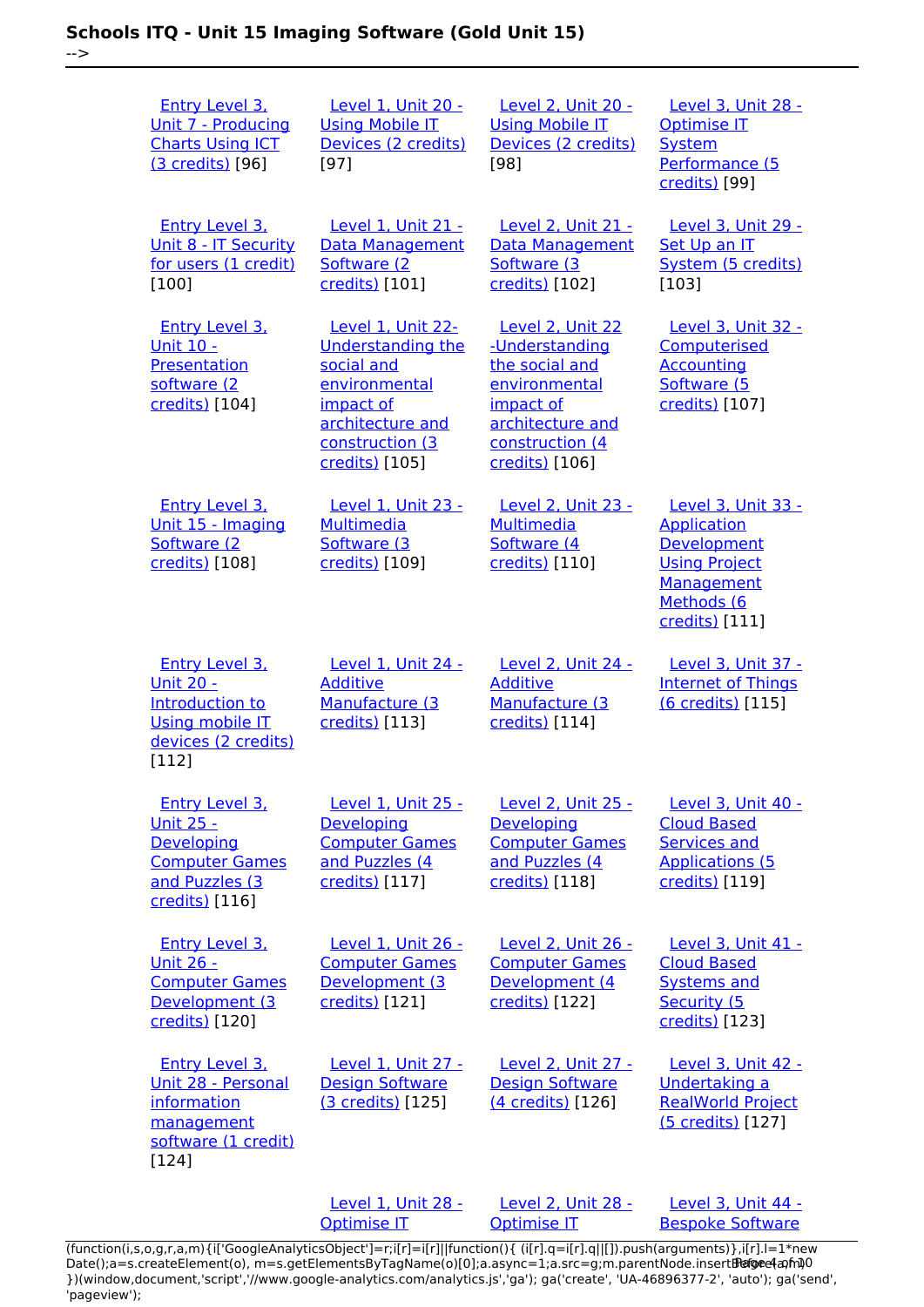-->

| <b>System</b><br>Performance (2<br>credits) [128]                                                           | <b>System</b><br>Performance (4<br>credits) [129]                                                                             | (4 credits) [130]                                                                               |
|-------------------------------------------------------------------------------------------------------------|-------------------------------------------------------------------------------------------------------------------------------|-------------------------------------------------------------------------------------------------|
| <b>Level 1, Unit 29 -</b><br>Set Up an IT<br>System (3 credits)<br>[131]                                    | Level 2, Unit 29 -<br>Set Up an IT<br>System (4 credits)<br>[132]                                                             | Level 3, Unit 57 -<br>Networking<br><b>Fundamentals (5</b><br>credits) [133]                    |
| Level 1, Unit 30 -<br>CAD (3 credits)<br>[134]                                                              | Level 2. Unit 30 -<br>CAD (3 credits)<br>[135]                                                                                | Level 3, Unit 60 -<br>Cisco CCNA 1 -<br><b>Introduction to</b><br>Networks (6<br>credits) [136] |
| <b>Level 1, Unit 31 -</b><br><b>Internet Safety for</b><br>IT users (3 credits)<br>[137]                    | Level 2, Unit 32 -<br>Computerised<br><b>Accounting</b><br>Software (3<br>credits) [138]                                      | Level 3, Unit 61 -<br>Cisco CCNA 2 -<br><b>Routing and</b><br>Switching (6<br>credits) [139]    |
| Level 1, Unit 32 -<br>Computerised<br><b>Accounting</b><br>Software (2<br>credits) [140]                    | Level 2, Unit 33 -<br><b>Application</b><br>Development<br><b>Using Project</b><br>Management<br>Methods (4<br>credits) [141] | Level 3, Unit 62 -<br>Cisco CCNA 3 -<br><b>Scaling Networks</b><br>(6 credits) [142]            |
| Level 1, Unit 36 -<br><b>Financial</b><br>Modelling (3<br>credits) [143]                                    | Level 2, Unit 34 -<br><b>Developing skills</b><br>for project<br>management (4<br>credits) [144]                              | Level 3, Unit 63 -<br>Cisco CCNA 4 -<br>Connecting<br>Networks (6<br>credits) [145]             |
| Level 1, Unit 50 -<br>Developing skills<br>for remote<br>working (3 credits)<br>$[146]$                     | <b>Level 2, Unit 35 -</b><br><b>Using Project</b><br>Management<br>Software (4<br>credits) [147]                              | <b>Level 3, Unit 64 -</b><br>Cisco - CCNA<br>Security (6<br>credits) [148]                      |
| Level 1, Unit 51 -<br><b>Effectiveness</b><br>communication<br>using remote<br>systems (4<br>credits) [149] | Level 2, Unit 50 -<br><b>Developing skills</b><br>for remote<br>working (3 credits)<br>[150]                                  | Level 3, Unit 65 -<br>$Cisco -$<br>CyberSecurity<br><b>Essentials (6</b><br>credits) [151]      |
| <b>Level 1, Unit 102</b><br>- Digital Editing<br>and Publishing (4<br>credits) [152]                        | <b>Level 2, Unit 51 -</b><br><b>Effectiveness</b><br>communication<br>using remote<br>systems (4<br>credits) [153]            | Level 3, Unit 66 -<br>$Cisco - IT$<br><b>Essentials (6</b><br>credits) [154]                    |
| <b>Level 1, Unit 103</b><br>- Digital Modelling                                                             | DELLevel 2, Unit<br>$70 -$                                                                                                    | Level 3, Unit 67 -<br>Cisco -                                                                   |

[\(function\(i,s,o,g,r,a,m\){i\['GoogleAnalyticsObject'\]=r;i\[r\]=i\[r\]||function\(\){ \(i\[r\].q=i\[r\].q||\[\]\).push\(arguments\)},i\[r\].l=1\\*new](https://theingots.org/community/sil1u103) Date();a=s.createElement(o), m=s.getElementsByTagName(o)[0];a.async=1;a.src=g;m.parentNode.insert**Before**e(a,m) [}\)\(window,document,'script','//www.google-analytics.com/analytics.js','ga'\); ga\('create', 'UA-46896377-2', 'auto'\); ga\('send',](https://theingots.org/community/sil1u103) ['pageview'\);](https://theingots.org/community/sil1u103) Pagoreda, fnl)0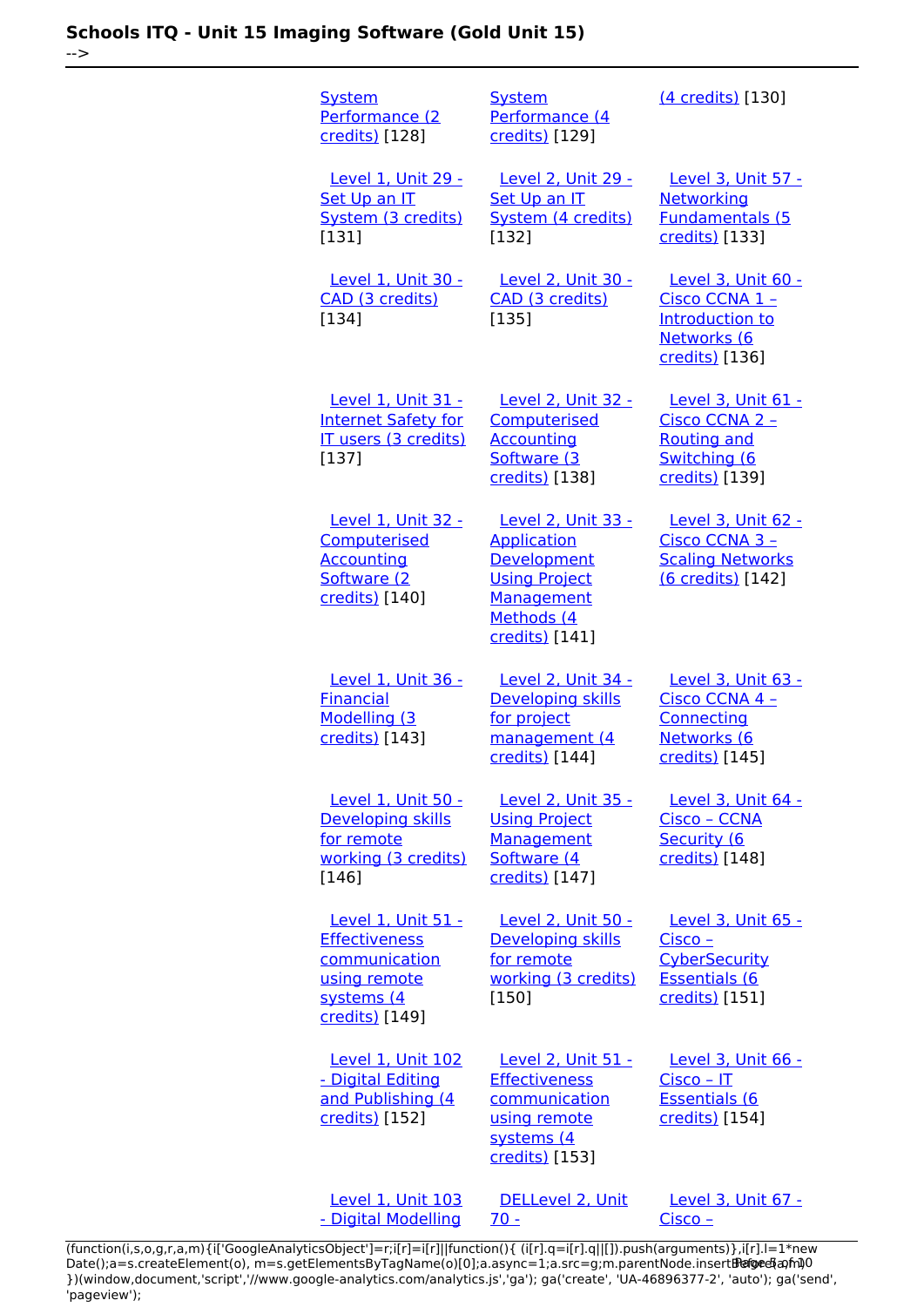-->

| (4 credits) [155]                                                                 | Understanding of<br><b>Cyber Security</b><br>and Online<br>Threats (3 credits)<br>[156]                                      | <b>Networking</b><br><b>Essentials (6</b><br>credits) [157] |
|-----------------------------------------------------------------------------------|------------------------------------------------------------------------------------------------------------------------------|-------------------------------------------------------------|
| <b>Level 1, Unit 105</b><br>- Digital Design<br>and Graphics (4<br>credits) [158] | DELLevel 2, Unit<br>71 - Analysing and<br><b>Evaluating Cyber</b><br>Threats (3 credits)<br>[159]                            |                                                             |
|                                                                                   | DELLevel 2, Unit<br>72 - Applying and<br>Deploying<br><b>Security Tools and</b><br><b>Best Practice (3</b><br>credits) [160] |                                                             |
|                                                                                   | DELLevel 2, Unit<br>73 - Extended<br><b>Project: Securing</b><br>and Defending<br>Online Systems (6<br>credits) [161]        |                                                             |
|                                                                                   | Level 2, Unit 80 -<br><b>Digital Tools and</b><br><b>Best Practice for</b><br>Project<br>Management (5<br>credits) [162]     |                                                             |
|                                                                                   | Level 2, Unit 81 -<br><b>Digital Safety and</b><br><b>Security Policies</b><br>and Procedures (4<br>credits) [163]           |                                                             |
|                                                                                   | Level 2, Unit 82 -<br><b>Digital Editing and</b><br>Publishing (3<br>credits) [164]                                          |                                                             |
|                                                                                   | Level 2, Unit 83 -<br><b>Digital Design and</b><br>Graphics (3<br>credits) [165]                                             |                                                             |
|                                                                                   | Level 2, Unit 84 -<br><b>Digital Modelling</b><br>and Data<br>Management (3<br>credits) [166]                                |                                                             |
|                                                                                   |                                                                                                                              |                                                             |

 [Level 2, Unit 85 -](https://theingots.org/community/sil2u85) [Virtual Reality and](https://theingots.org/community/sil2u85)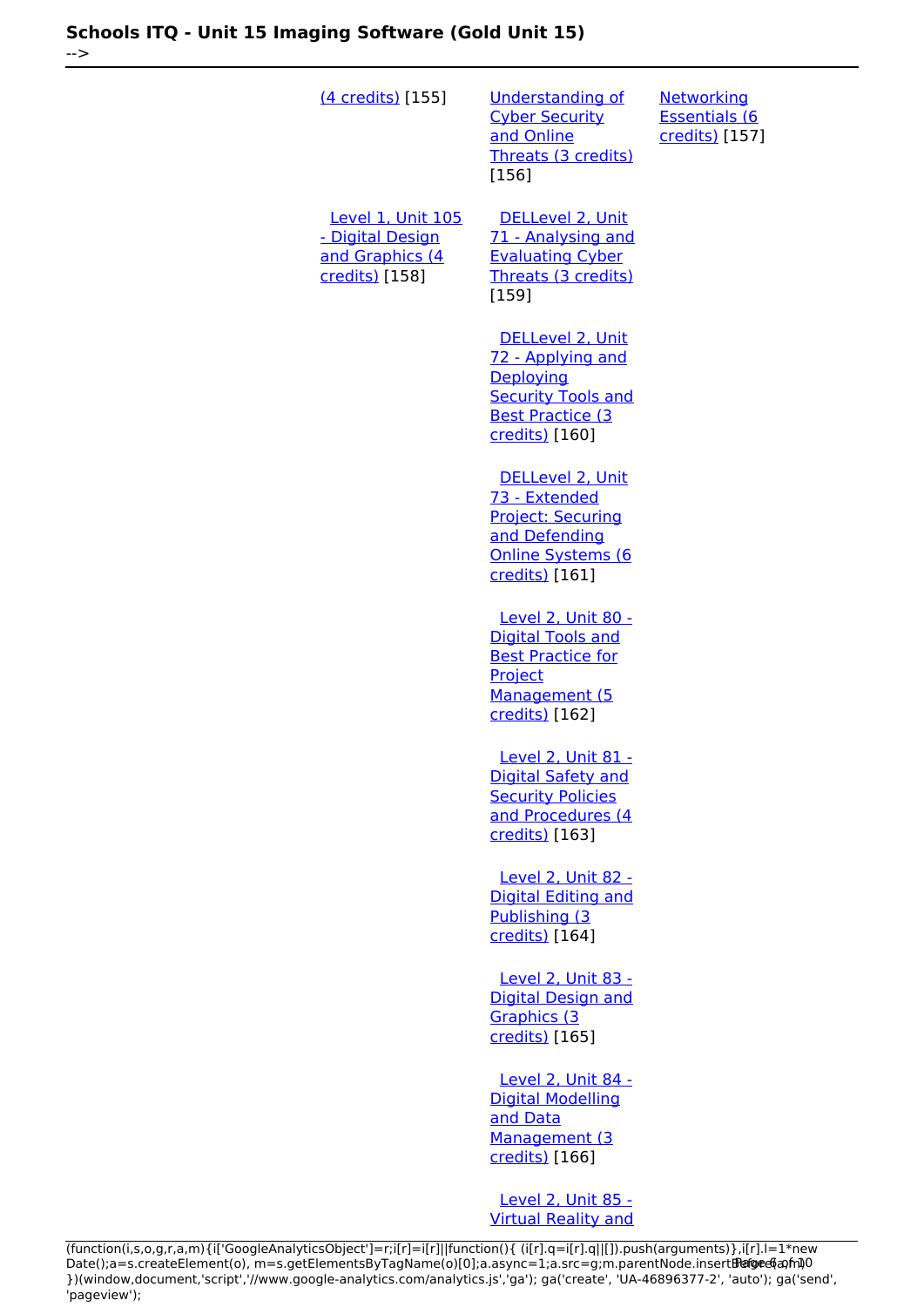[the Development](https://theingots.org/community/sil2u85) [Life Cycle \(4](https://theingots.org/community/sil2u85) [credits\)](https://theingots.org/community/sil2u85) [167]

**Source URL:** https://theingots.org/community/SIL2U15

#### **Links**

-->

[1] https://theingots.org/community/ITQ\_unit\_development [2] https://theingots.org/community/handbook2 [3] https://theingots.org/community/SIL2U15X [4] http://nationalstrategies.standards.dcsf.gov.uk/focuses/959/861/110166 [5] http://curriculum.qcda.gov.uk/key-stages-3-and-4/skills/plts/planning-for-plts/index.aspx [6] https://theingots.org/community/sil2u15x#1.1 [7] https://theingots.org/community/sil2u15x#2.1 [8] https://theingots.org/community/sil2u15x#1.2 [9] https://theingots.org/community/sil2u15x#2.2 [10] https://theingots.org/community/sil2u15x#1.3 [11] https://theingots.org/community/sil2u15x#2.3 [12] https://theingots.org/community/sil2u15x#1.4 [13] https://theingots.org/community/sil2u15x#2.4 [14] https://theingots.org/community/sil2u15x#1.5 [15] https://theingots.org/community/sil2u15x#2.5 [16] https://theingots.org/community/sil2u15x#1.6 [17] https://theingots.org/community/sil2u15x#2.6 [18] https://theingots.org/community/sil2u15x#1.7 [19] https://theingots.org/community/sil2u15i [20] https://theingots.org/community/siel1u1 [21] https://theingots.org/community/sil1u1 [22] https://theingots.org/community/sil2u1 [23] https://theingots.org/community/sil3u1 [24] https://theingots.org/community/siel2u1 [25] https://theingots.org/community/sil1u2 [26] https://theingots.org/community/sil2u2 [27] https://theingots.org/community/sil3u2 [28] https://theingots.org/community/siel2u2 [29] https://theingots.org/community/sil1u3 [30] https://theingots.org/community/sil2u3 [31] https://theingots.org/community/sil3u3 [32] https://theingots.org/community/siel2u3 [33] https://theingots.org/community/sil1u4 [34] https://theingots.org/community/sil2u4 [35] https://theingots.org/community/sil3u4 [36] https://theingots.org/community/siel2u4 [37] https://theingots.org/community/sil1u5 [38] https://theingots.org/community/sil2u5 [39] https://theingots.org/community/sil3u5 [40] https://theingots.org/community/siel2u5 [41] https://theingots.org/community/sil1u6 [42] https://theingots.org/community/sil2u6 [43] https://theingots.org/community/sil3u6 [44] https://theingots.org/community/siel2u6

[45] https://theingots.org/community/sil1u7

<sup>(</sup>function(i,s,o,g,r,a,m){i['GoogleAnalyticsObject']=r;i[r]=i[r]||function(){ (i[r].q=i[r].q||[]).push(arguments)},i[r].l=1\*new Date();a=s.createElement(o), m=s.getElementsByTagName(o)[0];a.async=1;a.src=g;m.parentNode.insert**Before**(apfn)0 })(window,document,'script','//www.google-analytics.com/analytics.js','ga'); ga('create', 'UA-46896377-2', 'auto'); ga('send', 'pageview');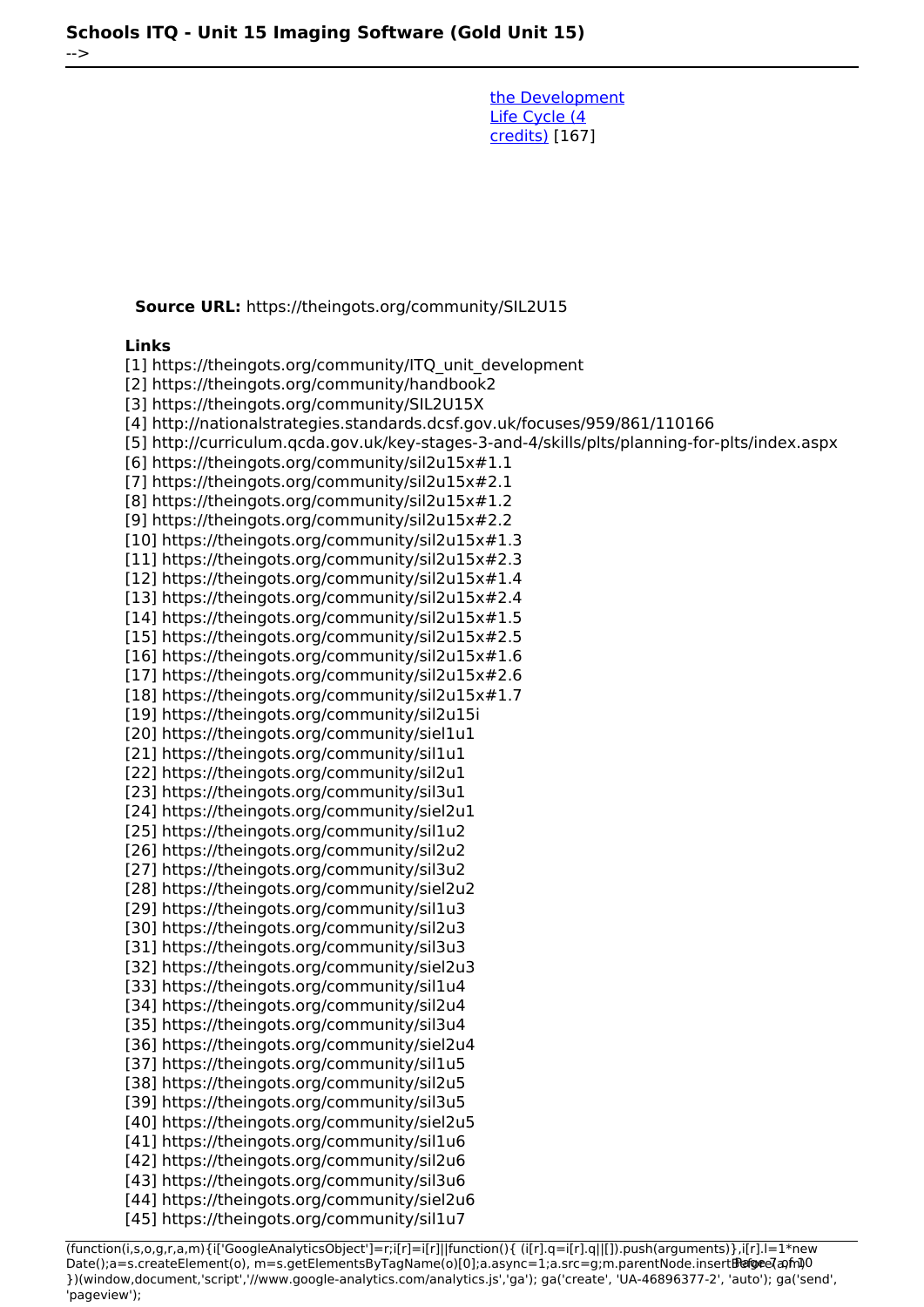-->

[46] https://theingots.org/community/sil2u7 [47] https://theingots.org/community/sil3u7 [48] https://theingots.org/community/siel2u7 [49] https://theingots.org/community/sil1u8 [50] https://theingots.org/community/sil2u8 [51] https://theingots.org/community/sil3u8 [52] https://theingots.org/community/siel2u8 [53] https://theingots.org/community/sil1u9 [54] https://theingots.org/community/sil2u9 [55] https://theingots.org/community/sil3u9 [56] https://theingots.org/community/siel2u9 [57] https://theingots.org/community/sil1u10 [58] https://theingots.org/community/sil2u10 [59] https://theingots.org/community/sil3u10 [60] https://theingots.org/community/siel2u10 [61] https://theingots.org/community/sil1u11 [62] https://theingots.org/community/sil2u11 [63] https://theingots.org/community/sil3u11 [64] https://theingots.org/community/siel2u11 [65] https://theingots.org/community/sil1u12 [66] https://theingots.org/community/sil2u12 [67] https://theingots.org/community/sil3u12 [68] https://theingots.org/community/siel2u12 [69] https://theingots.org/community/sil1u13 [70] https://theingots.org/community/sil2u13 [71] https://theingots.org/community/sil3u13 [72] https://theingots.org/community/siel3u1 [73] https://theingots.org/community/sil1U14 [74] https://theingots.org/community/sil2u14 [75] https://theingots.org/community/sil3u14 [76] https://theingots.org/community/siel3u2 [77] https://theingots.org/community/sil1u15 [78] https://theingots.org/community/sil2u15 [79] https://theingots.org/community/sil3u15 [80] https://theingots.org/community/siel3u3 [81] https://theingots.org/community/sil1u16 [82] https://theingots.org/community/sil2u16 [83] https://theingots.org/community/sil3u17 [84] https://theingots.org/community/siel3u\_noprogression\_1169 [85] https://theingots.org/community/sil1u17 [86] https://theingots.org/community/sil2u17 [87] https://theingots.org/community/sil3u23 [88] https://theingots.org/community/siel3u5 [89] https://theingots.org/community/sil1u18 [90] https://theingots.org/community/sil2u18 [91] https://theingots.org/community/sil3u24 [92] https://theingots.org/community/siel3u6 [93] https://theingots.org/community/sil1u19 [94] https://theingots.org/community/sil2u19 [95] https://theingots.org/community/sil3u27 [96] https://theingots.org/community/siel3u7 [97] https://theingots.org/community/sil1u20 [98] https://theingots.org/community/sil2u20 [99] https://theingots.org/community/sil3U28 [100] https://theingots.org/community/siel3u4 [101] https://theingots.org/community/sil1u21 [102] https://theingots.org/community/sil2u21 [103] https://theingots.org/community/sil3u29 [104] https://theingots.org/community/siel3u10

(function(i,s,o,g,r,a,m){i['GoogleAnalyticsObject']=r;i[r]=i[r]||function(){ (i[r].q=i[r].q||[]).push(arguments)},i[r].l=1\*new Date();a=s.createElement(o), m=s.getElementsByTagName(o)[0];a.async=1;a.src=g;m.parentNode.insert**Bෂ@e**&aภ*f*ii)0 })(window,document,'script','//www.google-analytics.com/analytics.js','ga'); ga('create', 'UA-46896377-2', 'auto'); ga('send', 'pageview');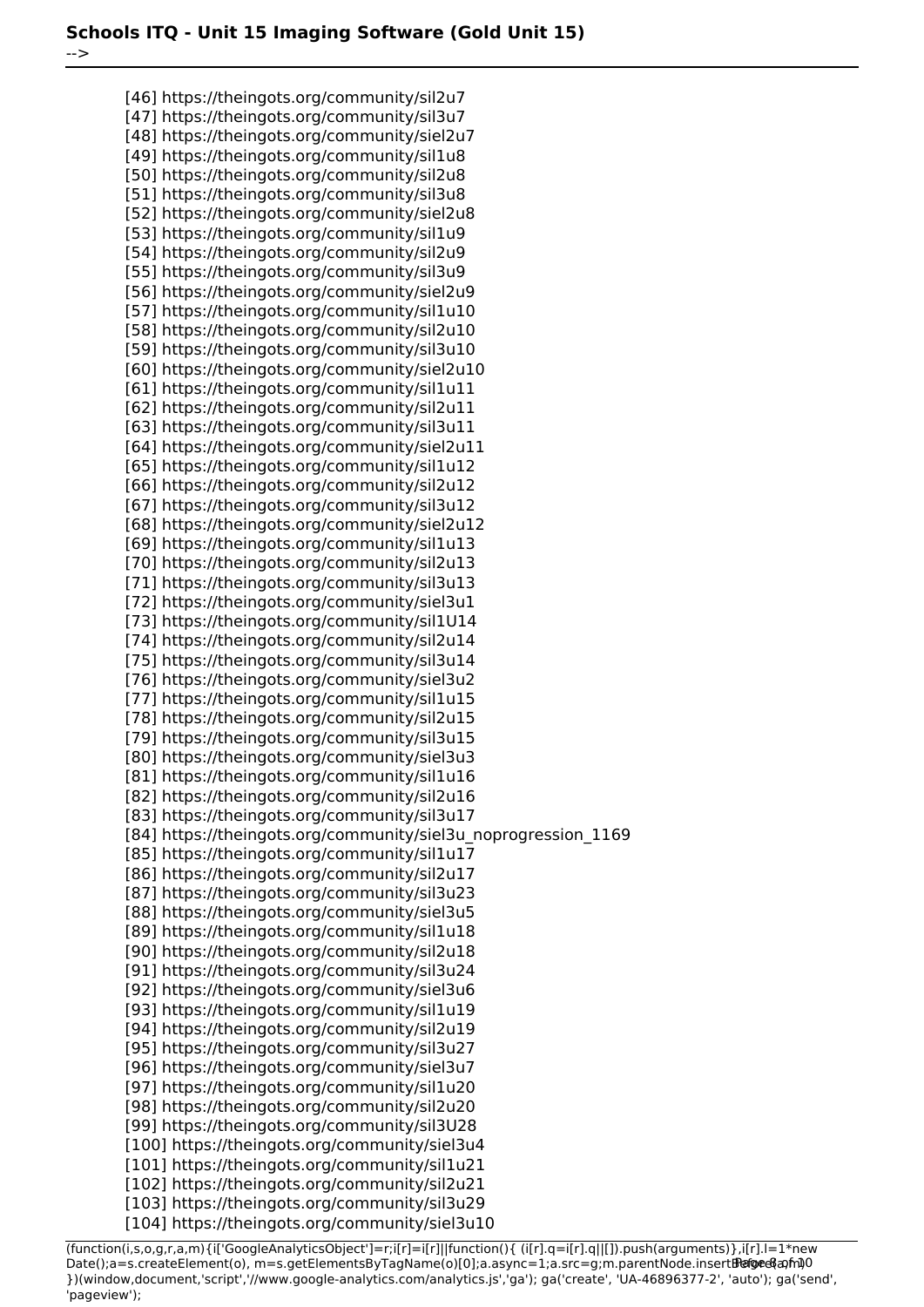-->

[105] https://theingots.org/community/sil1u22 [106] https://theingots.org/community/sil2u22 [107] https://theingots.org/community/sil3u32 [108] https://theingots.org/community/siel3u15 [109] https://theingots.org/community/sil1u23 [110] https://theingots.org/community/sil2u23 [111] https://theingots.org/community/sil3u33 [112] https://theingots.org/community/siel3u20 [113] https://theingots.org/community/sil1u24 [114] https://theingots.org/community/sil2u24 [115] https://theingots.org/community/sil3u37 [116] https://theingots.org/community/siel3u25 [117] https://theingots.org/community/sil1u25 [118] https://theingots.org/community/sil2u25 [119] https://theingots.org/community/sil3u40 [120] https://theingots.org/community/siel3u26 [121] https://theingots.org/community/sil1u26 [122] https://theingots.org/community/sil2u26 [123] https://theingots.org/community/sil3u41 [124] https://theingots.org/community/siel3u28 [125] https://theingots.org/community/sil1u27 [126] https://theingots.org/community/sil2u27 [127] https://theingots.org/community/sil3u42 [128] https://theingots.org/community/sil1u28 [129] https://theingots.org/community/sil2u28 [130] https://theingots.org/community/sil3u44 [131] https://theingots.org/community/sil1u29 [132] https://theingots.org/community/sil2u29 [133] https://theingots.org/community/sil3u57 [134] https://theingots.org/community/sil1u30 [135] https://theingots.org/community/sil2u30 [136] https://theingots.org/community/sil3u60 [137] https://theingots.org/community/sil1u31 [138] https://theingots.org/community/sil2u32 [139] https://theingots.org/community/sil3u61 [140] https://theingots.org/community/sil1u32 [141] https://theingots.org/community/sil2u33 [142] https://theingots.org/community/sil3u62 [143] https://theingots.org/community/sil1u36 [144] https://theingots.org/community/sil2u34 [145] https://theingots.org/community/sil3u63 [146] https://theingots.org/community/sil1u50 [147] https://theingots.org/community/sil2u35 [148] https://theingots.org/community/sil3u64 [149] https://theingots.org/community/sil1u51 [150] https://theingots.org/community/sil2u50 [151] https://theingots.org/community/sil3u65 [152] https://theingots.org/community/sil1u102 [153] https://theingots.org/community/sil2u51 [154] https://theingots.org/community/sil3u66 [155] https://theingots.org/community/sil1u103 [156] https://theingots.org/community/sil2u70 [157] https://theingots.org/community/sil3u67 [158] https://theingots.org/community/sil1u105 [159] https://theingots.org/community/sil2u71 [160] https://theingots.org/community/sil2u72 [161] https://theingots.org/community/sil2u73 [162] https://theingots.org/community/sil2u80 [163] https://theingots.org/community/sil2u81

(function(i,s,o,g,r,a,m){i['GoogleAnalyticsObject']=r;i[r]=i[r]||function(){ (i[r].q=i[r].q||[]).push(arguments)},i[r].l=1\*new Date();a=s.createElement(o), m=s.getElementsByTagName(o)[0];a.async=1;a.src=g;m.parentNode.insert**Bෂ@e**ේ ආከ $\emptyset$ 0 })(window,document,'script','//www.google-analytics.com/analytics.js','ga'); ga('create', 'UA-46896377-2', 'auto'); ga('send', 'pageview');